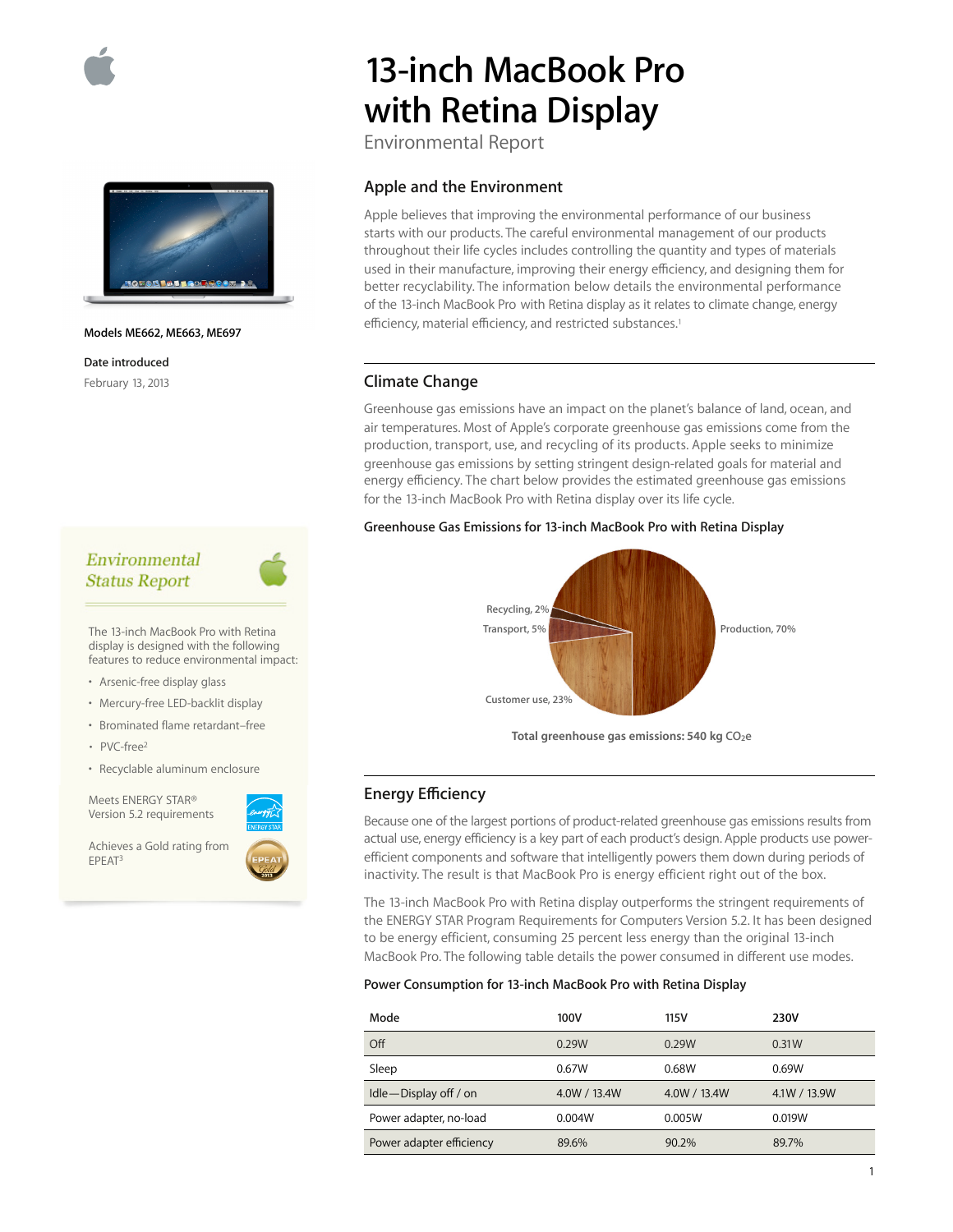## **Battery chemistry**

- Lithium-ion polymer, 74 Whr
- Free of lead, cadmium, and mercury

#### **Battery design**

The 13-inch MacBook Pro with Retina display features a breakthrough battery design that dramatically improves its lifespan—up to five years. So it uses just one battery in the same time a typical notebook uses three.

# **Material Efficiency**

Apple's ultracompact product and packaging designs lead the industry in material efficiency. Reducing the material footprint of a product helps maximize shipping efficiency. It also helps reduce the energy consumed during production and material waste generated at the end of the product's life. Waste is further minimized through the use of batteries that last up to three times longer than typical notebook batteries. The 13-inch MacBook Pro with Retina display is made of aluminum and other materials highly desired by recyclers. The chart below details the materials used in this model.

## **Material Use for 13-inch MacBook Pro with Retina Display**



## **Packaging**

The packaging for the 13-inch MacBook Pro with Retina display uses corrugated cardboard made from a minimum of 40 percent recycled content and molded fiber made entirely from recycled content. In addition, the packaging is extremely material efficient, allowing at least 15 percent more units than the original 13-inch MacBook Pro to fit in each shipping container. The following table details the materials used in its packaging.

## **Packaging for 13-inch MacBook Pro with Retina Display (U.S. Configurations)**

| Material                      | Retail box | Retail and<br>shipping box |
|-------------------------------|------------|----------------------------|
| Paper (corrugate, paperboard) | 341q       | 698q                       |
| Molded fiber                  |            | 303q                       |
| High-impact polystyrene       | 205q       | 205q                       |
| Other plastics                | 17g        | 17 q                       |

## **Restricted Substances**

Apple has long taken a leadership role in restricting harmful substances from its products and packaging. As part of this strategy, all Apple products comply with the strict European Directive on the Restriction of the Use of Certain Hazardous Substances in Electrical and Electronic Equipment, also known as the RoHS Directive. Examples of materials restricted by RoHS include lead, mercury, cadmium, hexavalent chromium, and the brominated flame retardants (BFRs) PBB and PBDE. The 13-inch MacBook Pro with Retina display goes even further than the requirements of the RoHS Directive by incorporating the following more aggressive restrictions:

- Arsenic-free display glass
- Mercury-free LED-backlit display
- BFR-free
- PVC-free internal cables and power adapter DC cable
- PVC-free AC power cord available in all regions except China, India, and South Korea



Packaging for the 13-inch MacBook Pro with Retina display is extremely material efficient, allowing at least 15 percent more units than the original 13-inch MacBook Pro to fit in each shipping container.